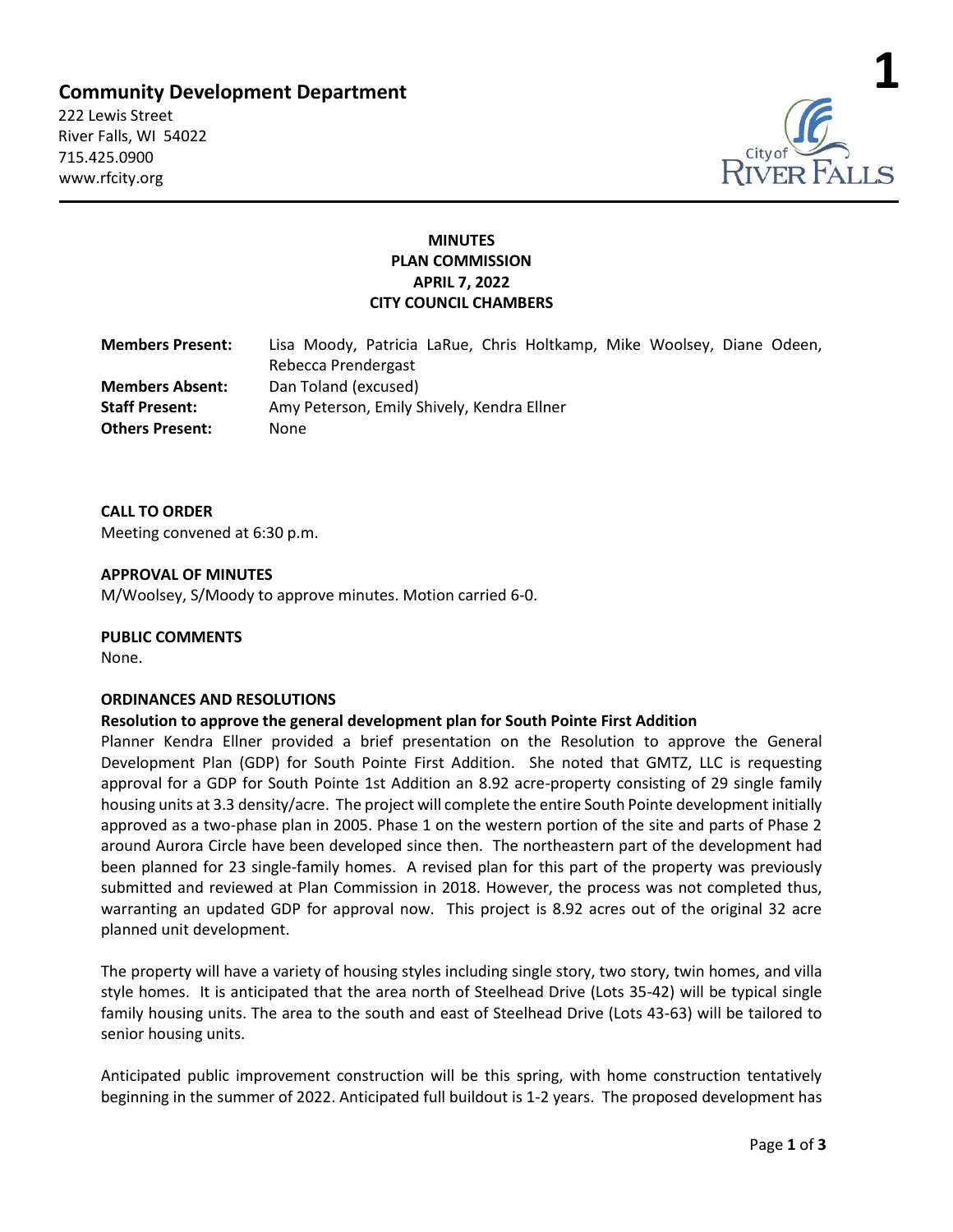some deviations from the zoning standards, specifically regarding the variation in lot sizes from the standard single-family zoning thus necessitating the flexibility of a PUD GDP. These deviations are recommended to be approved along with the conditions in the resolution.

In addition, further site plan considerations will be requested from the developer. Specifically, lots 35-42 will require infiltration treatments and/or some lots will need individual site plan review to comply with steep slope and shore land ordinances. Further, lots 42-50 will be requested to have extra landscape screening to provide a buffer along the rear yard abutting State Highway 29. These specific issues have been enumerated as conditions of approval for the General Development Plan.

Staff have reviewed the plans as a basis for determining the acceptability of the GDP PUD and believe it satisfies all the criteria specified in the municipal code, is consistent with the Comprehensive Plan, Official Map, and provides many public benefits. A Specific Implementation Plan (SIP) will be submitted after the GDP is approved in which that will provide detailed civil, architectural, and stormwater plans.

Planner Ellner stated that staff is recommending that the Plan Commission forward the resolution to Council with a favorable recommendation. If recommended for approval, the next step in the process is review and approval from City Council on April 26<sup>th</sup>.

### **PUBLIC HEARING**

Councilmember Odeen opened Public Hearing. No comments. Public Hearing was closed.

M/Holtkamp, S/Woolsey to approve the resolution approving general development plan for a multifamily development at 131-141 W Cascade Ave. Motion carried 5/0.

### **REPORTS**

### **Discussion regarding notification requirements for planning permits**

Planner Ellner presented information regarding notification requirements for planning permits. She noted that in 2021, the City Council amended the Special Use Permit ordinance to require a 500-foot notification requirement rather than the standard 300 feet and required that notification be sent to residents as well as the standard property owner notification. That action initiated this topic to further provide a background for Plan Commission to discuss whether to proceed additional changes or determine that current requirements are satisfactory.

She outlined the planning permits and notification distances from municipal code or when staff have gone above and beyond the code to notify citizens and provided a visual showing the notification boundaries for 700 S Main redevelopment as an example. The diagram showed the distance at which those property owners would be notified not residents. The parcels that were highlighted would be notified at the 300-foot radius (in yellow), 500-foot (in purple) and 1,000-foot distances (in pink). To the right was a table with the approximate number of properties letters would be sent to for each buffer area. Planner Ellner noted that the bulk of the cost to send notifications is for staff time to prepare the letters and prepare the mailings. As number of mailings increase so do the costs.

Staff investigated the Cities of Hudson and Eau Claire to offer some perspective on their approach to notifications. Hudson does not have many notification requirements while Eau Claire has similar or specific set of standards.

The purpose of public notification is to alert property owners of changes that may affect their property if a planning permit is applied for in the adjacent area. The policy items to consider include the distance